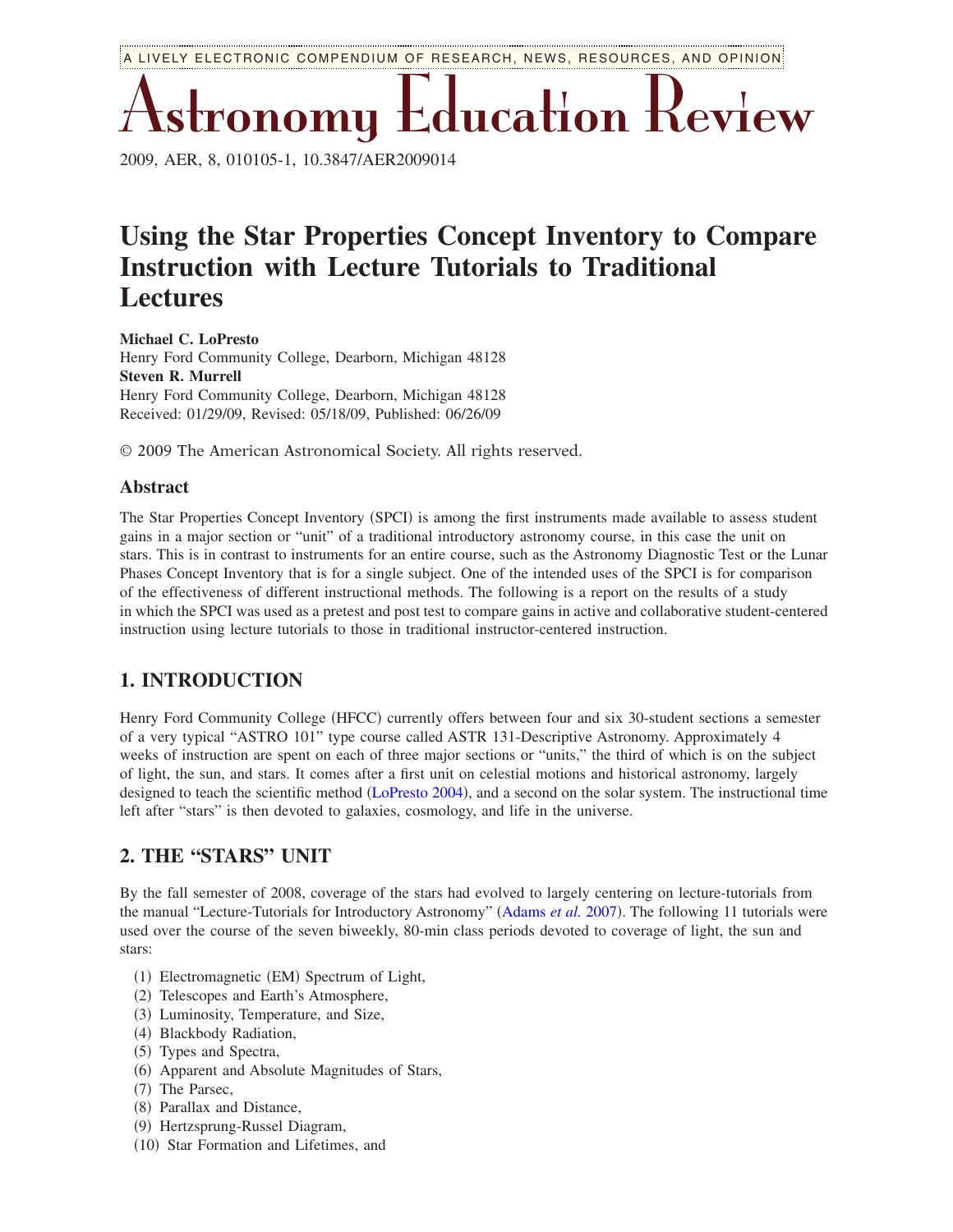As the name indicates, lecture tutorials are not designed to completely replace lectures. Rather, they are meant for students to spend 15–20 min exploring concepts through guided inquiry in an active and collaborative fashion after a short introduction to a given topic. A brief follow-up lecture to pull together the important points of the activity is also appropriate.

### **3. METHOD**

In the fall 2008 semester, two sections of ASTR 131 were taught using the above-mentioned lecture tutorials and two sections were taught through traditional instructor-centered lectures. All four sections were given the Star Properties Concept Inventory-Version 3 (SPCI) as a pretest shortly before the stars unit began and as a post test a week after the exam on the subject. All sections were also taught using all 23 of the SPCI content questions as "clicker" review questions at the beginning of the next class meeting after the topics relevant to the specific items had been covered (see [Note 1](#page-3-1)).

### **4. RESULTS**

The average pretest score for the four sections, *N*= 89, was 6.2/23= 26.9*%* with a standard error of 1.1%. The average post test score for the two sections that were taught by lectures,  $N=47$  was  $13.1/23=57%$  standard error=  $2.7\%$ , a gain of about 30%. The normalized gain=actual gain/possible gain ([Hake 1998](#page-4-1)),  $g=0.41$ . The post test scores for the two sections taught with the tutorials,  $N=41$ , scored  $14.6/23=63\%$ , standard error= 3.4%, a gain of 36.4%, normalized gain, *g*= 0.5. Figure [1](#page-1-0) shows the number of students scoring from 0 to 23 on the pretest and in both groups on the post test.

<span id="page-1-0"></span>

## **Students Scoring 0-23**

**Figure 1.** Fall 2008; percentage of students scoring 0–23 on blue=pretest; red=post test in lecture sections; yellow=post test in tutorial sections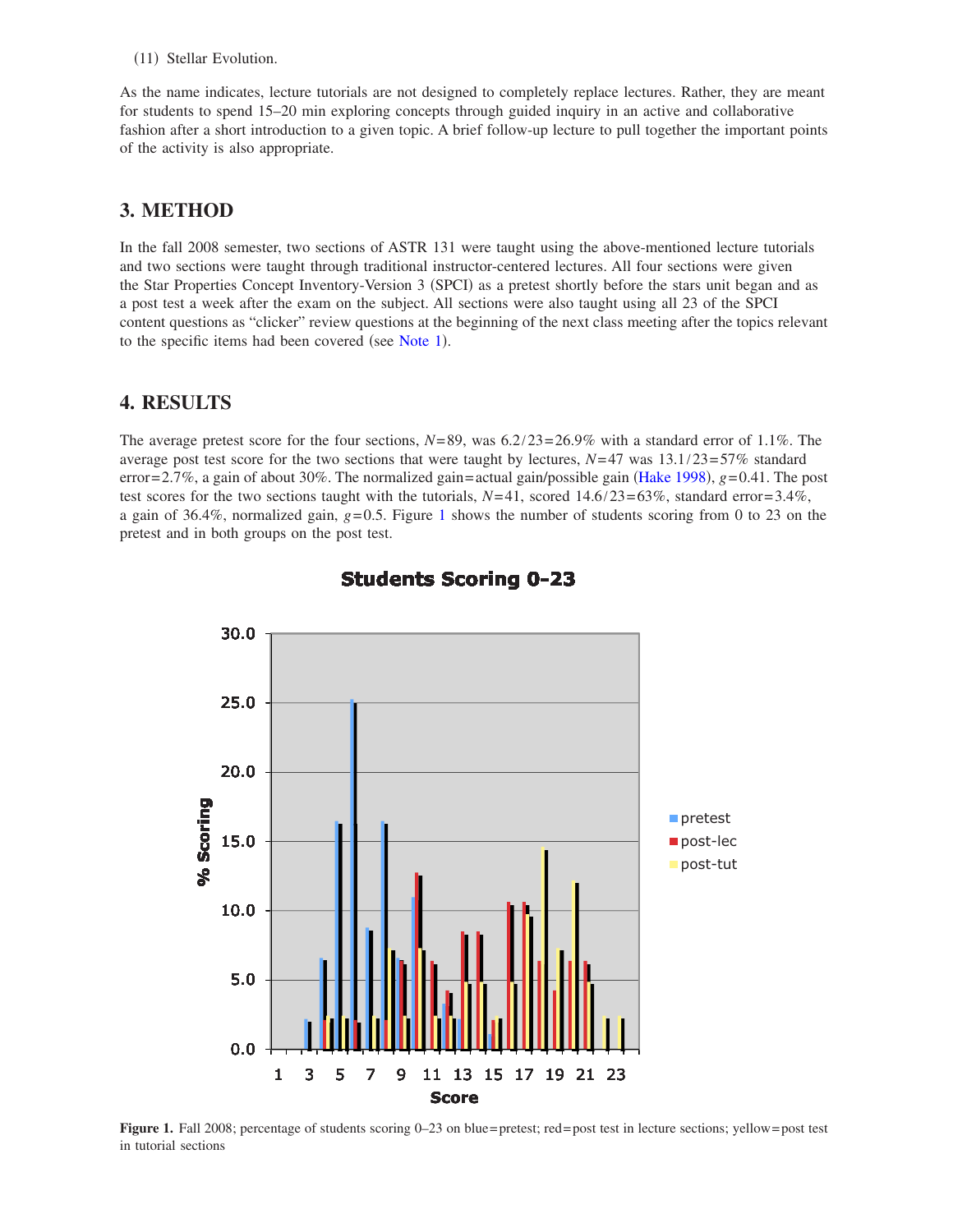<span id="page-2-0"></span>

**Figure 2.** -Fall 2008; normalized gains, *g*, for each item on post test in blue-lecture sections; red-tutorial sections

Inspection of Fig. [2](#page-2-0) showing normalized gains, *g*, for individual items by both groups shows the lecture-tutorial group with higher normalized gains on 11 of the 23 items. The lecture group had higher gains on five items. The two groups had similar gains on seven items. Three of the five items on which the lecture sections outperformed the tutorial group were about star birth, energy being produced in the core, and mass determining the final fate of a star. These are subjects that are not covered in the lecture tutorials so both groups received lectures about them. Although both groups performed well on it, the lecture sections had higher gains on a simple question relating star color and temperature and a more involved one on size and brightness of different color stars. Both of these questions are on topics that were covered in lecture tutorials and also can be visualized with the H-R diagram so it is surprising that the lecture sections did better on them. However, the tutorial sections did better on three other questions on related topics, suggesting that they had benefited from actually working with H-R diagrams in several lecture tutorials. The lecture tutorials sections also outperformed the lecture sections on two questions about how the mass and lifetime of a star are related, including one that stresses that the relationship is not linear, which also was the subject of one of the tutorials (see [Note 2](#page-3-2)).

#### **5. THE USE OF CLICKERS**

Prior to the above study, in the winter 2008 semester, the SPCI was given to three sections of ASTR-131 taught by two different instructors at HFCC. The sections were taught largely with the above-listed tutorials but the SPCI questions were not used as clicker questions. That semester, the average SPCI pretest score for *N*= 61 students was 5.7/23= 24.8*%* with a standard error of 1.4%. The average post test score for *N*= 69 students was  $10.5/23 = 45.7\%$ , standard error 2.4%. The gain of about  $21\%$  (normalized gain,  $g=0.27$ ) was comparable to a 20%  $(31\% - 51\%)$ , gain  $(g=0.29)$  in a study by the author of the SPCI ([Bailey 2008](#page-4-2)) using the same version of the instrument  $(3.0)$ .

It was noted that during the fall 2008 study, the pretest scores were similar to winter 2008 but the post test scores and gains were much higher than in winter 2008, for both groups, both the sections taught with lecture tutorials *and* those taught by lecture only. This suggests that either using the SPCI items as clicker questions was too much "teaching to the test" or that this was an example of the well-documented effectiveness of using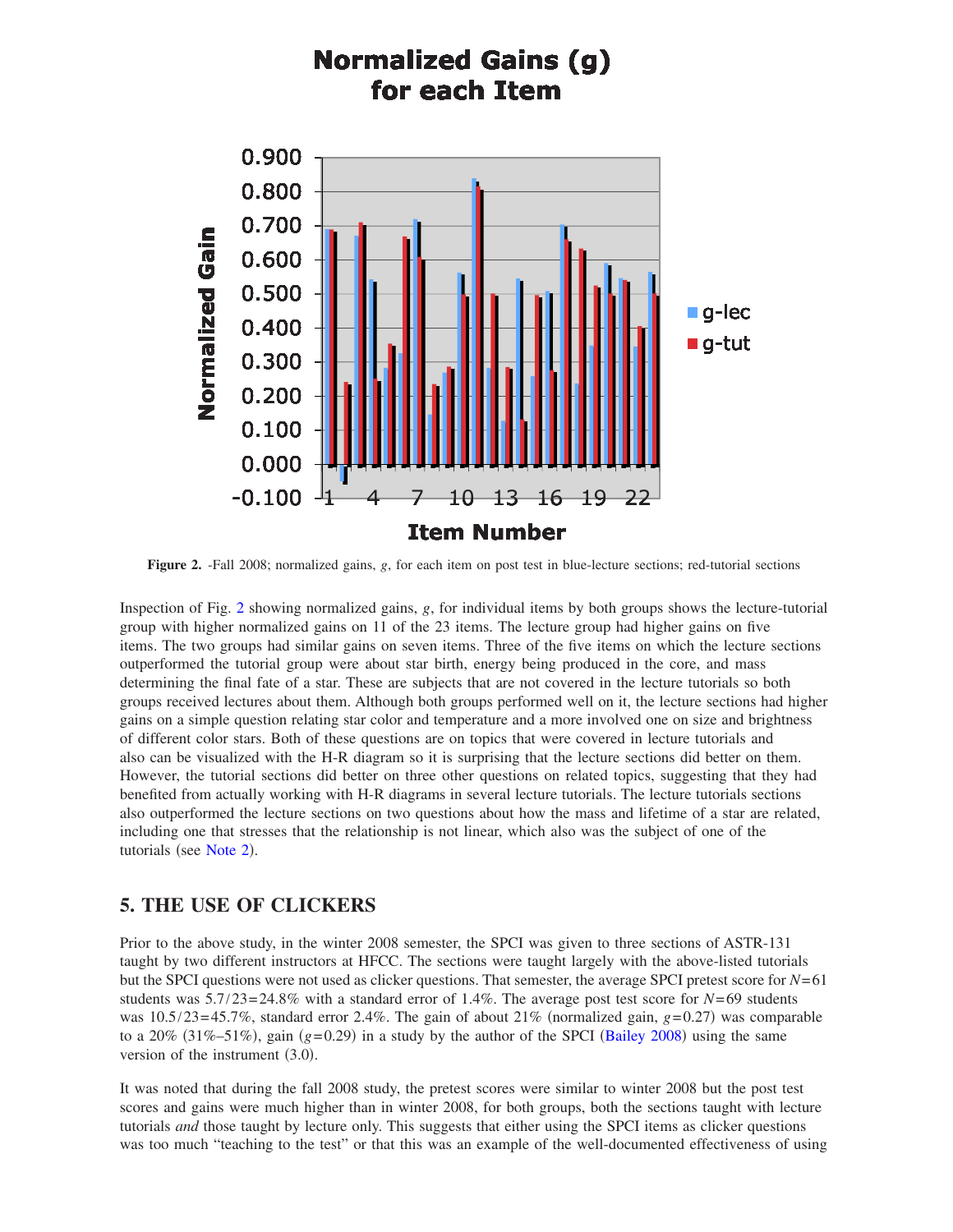clickers in the classroom ([Duncan 2006](#page-4-3)). This question prompted a follow up to the study in winter 2009 in which two sections, taught in similar fashion to winter 2008, with lecture tutorials but without the SPCI items as clicker questions, went from 26%,  $N=37$ , to 50%,  $N=45$ ,  $g=0.32$ . This is similar to winter 2008, again, in which clickers were *not* used and also very similar to the initial study by the instrument author ([Bailey 2008](#page-4-2)).

The author of the SPCI (who had given us permission to use the items as clicker questions, see [Note 1](#page-3-1)) was of the opinion that based on time having elapsed before the post test was administered using the SPCI items in this fashion probably did not amount teaching to the test (see [Note 3](#page-3-3)) and advocates of teaching with lecture tutorials maintain that students taught with them will outperform students taught by lectures, even if the lectures are "teaching to the test" (see [Note 4](#page-3-4)). Finally, the fact remains that although both the lecture tutorial and lecture sections taught with clickers in fall 2008 outperformed the sections not taught with clickers, the sections also taught with lecture tutorials did outperform those taught by lectures only.

## **6. CONCLUSION**

A study similar to this one done with the Astronomy Diagnostic Test (ADT) over an entire course did not show much difference between gains in sections using lecture tutorials versus traditional lectures ([Alexander](#page-4-4) [2004](#page-4-4)). However, as seen above, post test scores of the group that did the lecture tutorials in this study did experience higher gains. This is what was expected based on previous research showing the effectiveness of lecture tutorials ([Prather](#page-4-5) *et al.* 2004).

The results of this study have given rise to plans for a study using a similar procedure to assess the effectiveness of lecture tutorials currently being developed on solar system concepts. Several sections are taught the concepts with lecture tutorials while others by lecture only and gains are assessed by an instrument being developed by the authors of this study. Early results show students taught by lecture tutorial outperforming those taught by lectures alone (see [Note 5](#page-3-5)).

Evaluating the effectiveness of learner-centered instruction and prompting research into development of similar concept inventories are both among the goals in the creation of the SPCI ([Bailey 2008](#page-4-2)). This study has hopefully provided a useful first-step in both of these areas that can be built upon for more research on effective teaching methods with the common goal of further improving instruction of introductory astronomy.

## **Acknowledgments**

The authors thank SPCI author Janelle Bailey for the instrument, introduction to it, permission to use it as described, and informal discussion. They also thank Mike LoPresto's doctoral advisor Dr. Carl Pennypacker of Lawrence Berkley Laboratory for his guidance and the anonymous *AER* reviewer for comments that helped make this a much better paper. And finally, many thanks go to the over 200 introductory astronomy students at HFCC who participated in the study.

## **NOTES**

<span id="page-3-1"></span>**Note 1:** Permission for use of SPCI items in this manner was granted by the author Janelle Bailey.

<span id="page-3-2"></span>**Note 2:** For protection of the instrument, items from the SPCI are not shown and are only referred to in a general fashion. The SPCI can be obtained from the author ([Bailey 2008](#page-4-2)).

<span id="page-3-3"></span>**Note 3:** Private communication with SPCI author Janelle Bailey.

<span id="page-3-4"></span>**Note 4:** Private communication with Ed Prather.

<span id="page-3-5"></span>**Note 5:** This study was designed to test methodology of a doctoral project in astronomy. A similar study comparing instruction methods of solar system concepts is being undertaken by Mike LoPresto through the James Cook University Centre for Astronomy.

#### **References**

<span id="page-3-0"></span>Adams, J. P., Prather, E. E., Slater, T. F., and Brissenden, G. 2007, *Lecture-Tutorials for Introductory Astronomy*, New Jersey: Prentice Hall.